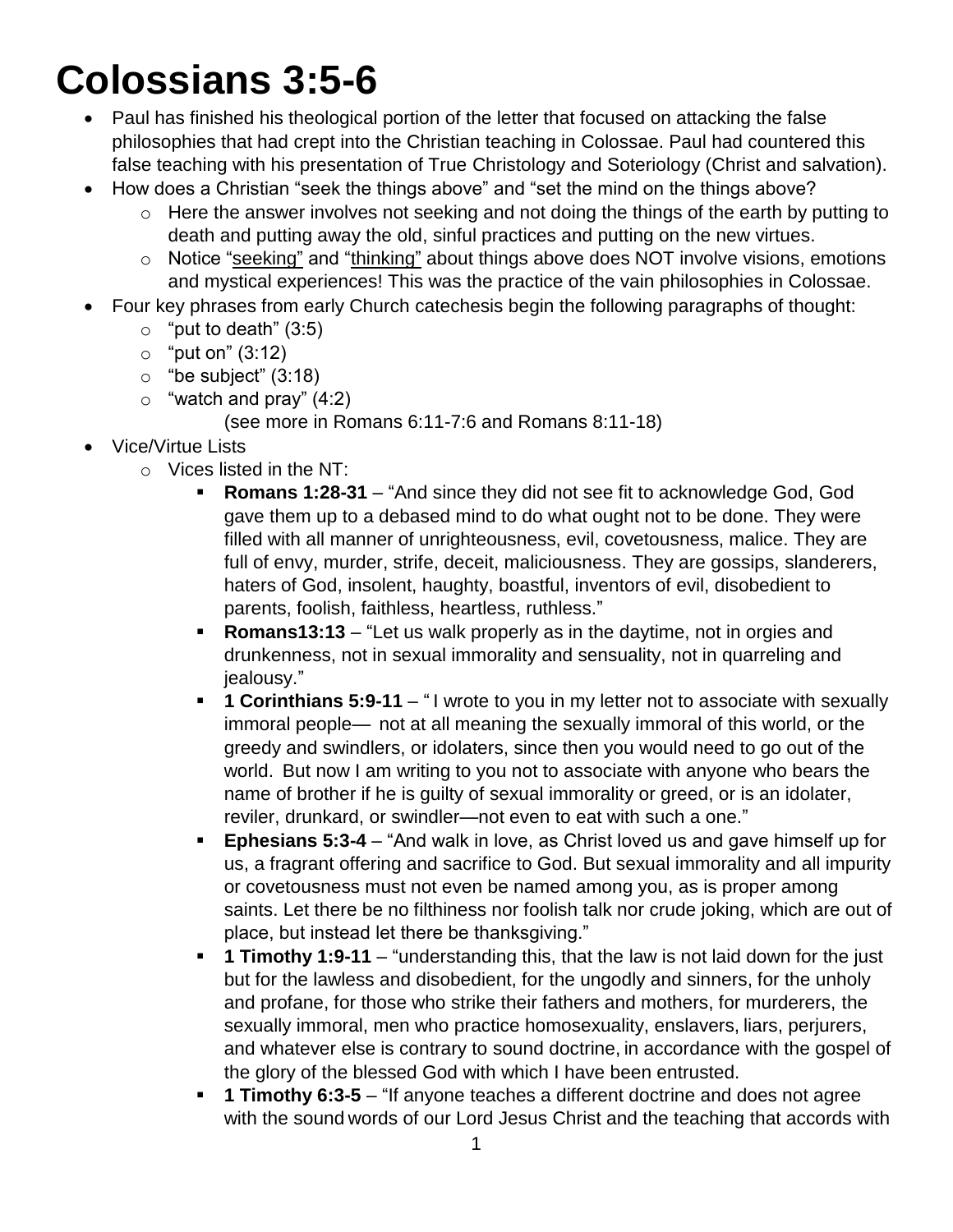godliness, he is puffed up with conceit and understands nothing. He has an unhealthy craving for controversy and for quarrels about words, which produce envy, dissension, slander, evil suspicions, and constant friction among people who are depraved in mind and deprived of the truth, imagining that godliness is a means of gain."

- **1 Peter 4:3** "so as to live for the rest of the time in the flesh no longer for human passions but for the will of God. For the time that is past suffices for doing what the Gentiles want to do, living in sensuality, passions, drunkenness, orgies, drinking parties, and lawless idolatry."
- o Virtues listed in the NT:
	- **2 Corinthians 6:4-7** "but as servants of God we commend ourselves in every way: by great endurance, in afflictions, hardships, calamities, **<sup>5</sup>** beatings, imprisonments, riots, labors, sleepless nights, hunger; **<sup>6</sup>** by purity, knowledge, patience, kindness, the Holy Spirit, genuine love; **<sup>7</sup>** by truthful speech, and the power of God; with the weapons of righteousness for the right hand and for the left."
	- **Galatians 5:22-23** "But the fruit of the Spirit is love, joy, peace, patience, kindness, goodness, faithfulness, gentleness, self-control; against such things there is no law."
	- **Ephesians 4:2-3** "with all humility and gentleness, with patience, bearing with one another in love, eager to maintain the unity of the Spirit in the bond of peace."
	- **Philippians 4:8** "Finally, brothers, whatever is true, whatever is honorable, whatever is just, whatever is pure, whatever is lovely, whatever is commendable, if there is any excellence, if there is anything worthy of praise, think about these things."
	- **1 Timothy 3:2-5** "Therefore an overseer must be above reproach, the husband of one wife, sober-minded, self-controlled, respectable, hospitable, able to teach, not a drunkard, not violent but gentle, not quarrelsome, not a lover of money. He must manage his own household well, with all dignity keeping his children submissive, for if someone does not know how to manage his own household, how will he care for God's church?"
- $\circ$  The best the OT has to compare to this is:
	- **Proverbs 6:16-19** "There are six things that the Lord hates, seven that are an abomination to him:
		- **<sup>17</sup>** haughty eyes, a lying tongue,

and hands that shed innocent blood,

**<sup>18</sup>** a heart that devises wicked plans,

feet that make haste to run to evil,

**<sup>19</sup>** a false witness who breathes out lies,

and one who sows discord among brothers."

- **Jeremiah 7:9** "Will you steal, murder, commit adultery, swear falsely, make offerings to Baal, and go after other gods that you have not known…"
- **Hosea 4:2** "there is swearing, lying, murder, stealing, and committing adultery; they break all bounds, and bloodshed follows bloodshed."
- The Ten Commandments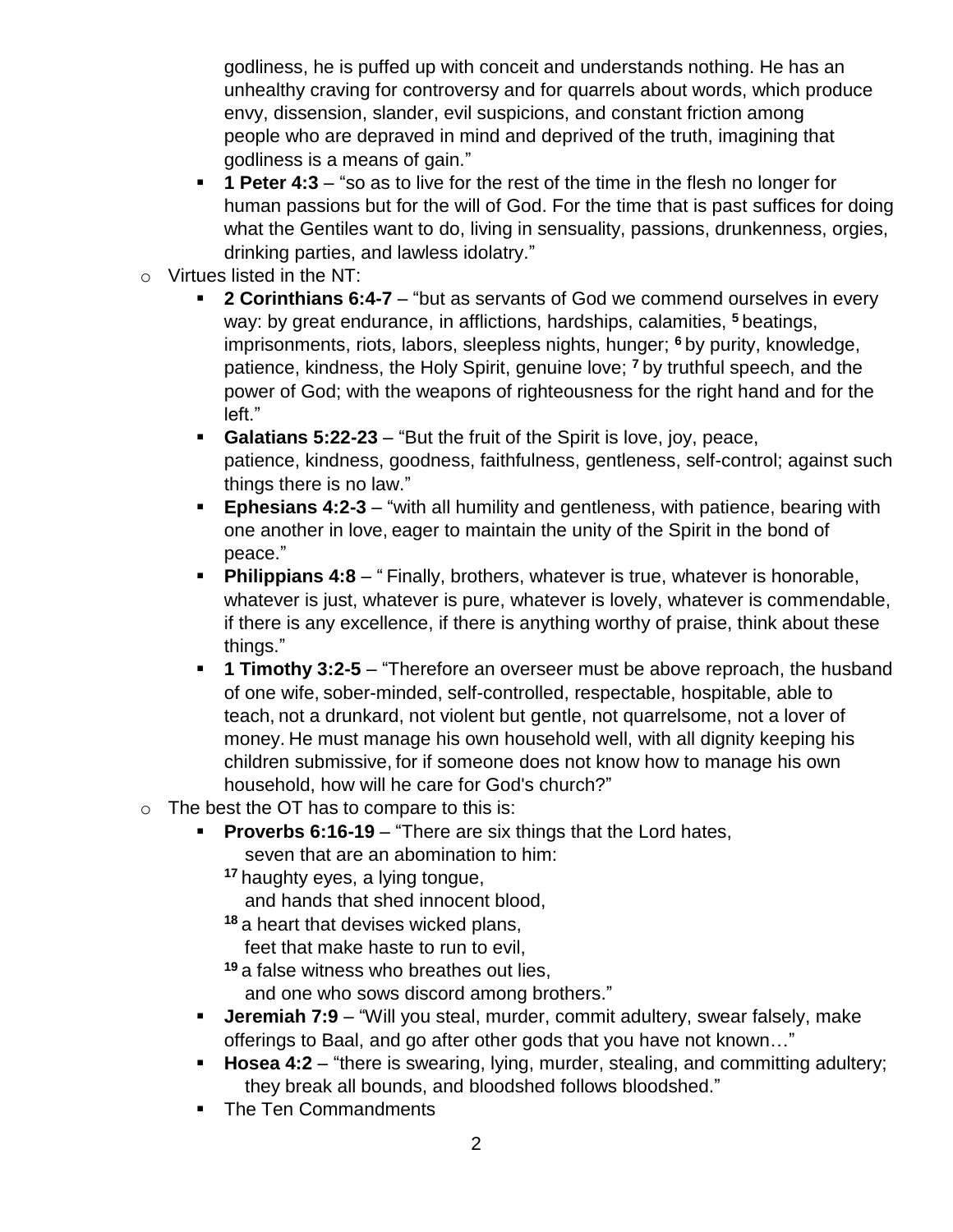- o In Greek/Roman culture of the NT times the literature and philosophers had developed vice/virtue lists that may had given form to the NT style seen here in Colossians
- o The four cardinal virtues of Hellenism (Greek culture) promoted by the Stoic philosophers were:
	- Wisdom
	- **nanliness**
	- self-control
	- **righteousness**
- $\circ$  The corresponding vices were also four in number:
	- **Folly**
	- **Cowardice**
	- **Intemperance**
	- **Injustice**
- $\circ$  It is interesting to note that never are the four Hellenistic vices repeated in the NT lists.
- $\circ$  And, Paul's list of the fruit of the Spirit is unique and not duplicated in secular philosophy of his day.
- $\circ$  It may be that Paul and the NT writers develop their list with help from the Old Testament.
- o Consider that Leviticus taught sexual morality and addressed anger, wrath, malice, love in the holiness Code found in Leviticus 17-26.
- o The writing and teaching of the Qumran community may also have helped develop the concept of lists.
- $\circ$  If Paul is developing OT ideas with these two lists in Colossians 3:5-10, we can see his use of the Ten Commandments (idolatry) and the Leviticus Holiness Code which basically tells the Colossians to reject the false teaching (idolatry) and its immorality and pursue the character of God, who is their Father, by being holy as he is holy with their new nature (or, new life).
- List One of five vices Colossians 3:5 IDOLATRY sexual immorality, impurity, passion, evil desire, greed
- List Two of five vices Colossians 3:8 SINS OF THE MOUTH anger, wrath, malice, slander, obscene talk
	- $\circ$  And, maybe a sixth in 3:9...Do not lie to each other.

## Colossians 3:5 – "**Put to death therefore what is earthly in you: sexual immorality, impurity, passion, evil desire, and covetousness, which is idolatry**."

- 1. "Therefore" (*oun*) Paul builds on the previous words which were to focus and desire Christ and the "things above" (not mystical, magical stuff, but things of God's nature and God's ways.)
- 2. "Put to death"
	- a. this is based on the previously stated fact that "you have died." So, now bring your actions in line.
	- b. These things have already been stated to be true:
		- i. We have been delivered from the dominion of darkness (1:13)
		- ii. We participate in Christ's death (2:11-12)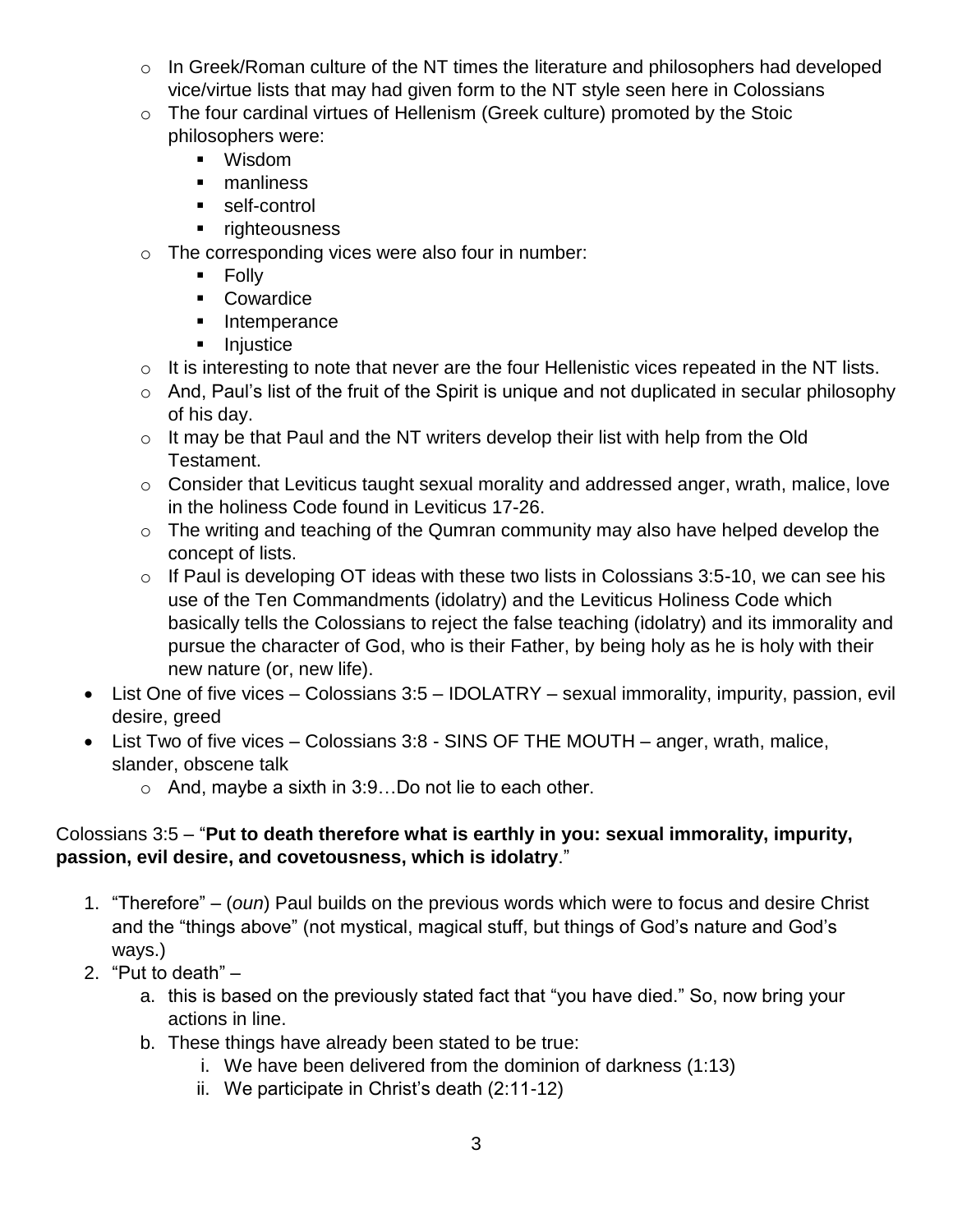- iii. God has already disarmed the rulers and authorities. Jesus has already triumphed over them (2:14-15)
- c. In this scenario we are told in the imperative (mood of command) to "put to death"
- d. We hear the same attitude in Romans 6:6-7 and 6:11-12, "…therefore do not let sin reign in your mortal body so that you obey its evil desires."
- 3. "earthly" these are the things of the earth, the earthly things or the things that are NOT "things above."
- 4. The first 5 of the 10 vices listed by Paul deal with sexual sin.
	- a. **sexual immorality**, *porneia*
		- i. any sex outside of marriage.
		- ii. This is any unrestrained sexual behavior.
		- iii. Associated with idol worship in the OT (Isaiah 47:10; Jer. 3:9; Ezek.23:8; Mic. 1:7)
		- iv. When Paul introduced this concept it was a new virtue to the ancient world, specifically to the Greek/Roman world.
	- b. **impurity**, Phillips paraphrased NT translates this as "dirty-mindedness."
		- i. In the OT this was manifest in two ways:
			- 1. Ceremonially impure concerning ritual worship;
			- 2. sexual immorality.
		- ii. Paul uses impurity to refer to sexual immorality in:
			- 1. Rom.  $1:24 -$ "
			- 2. 2 Cor. 12:21 "
			- 3. Gal.5:19 "
	- c. **passion**, *pathos*, ("lust")
		- i. here it refers to lust and uncontrolled shameful passions. The focus is again on domination of a person by sexual desires and sexual drive.
		- ii. Paul uses this to refer to the behavior of "the pagans who do not know God in:
			- 1. 1 Thes.  $4:5 -$  "
			- 2. Rom.  $1:26 -$ "
	- d. **evil desire**, *epithumian kaken*
		- i. used to refer to:
			- 1. general sinful desires:
				- a. Romans  $6:12 4$
				- b. Romans $7:8 -$ "
				- c. Romans 13:14 "
				- d. Galatians  $5:16 -$ "
			- 2. illicit sexual desires:
				- a. Romans 1:24 "
				- b. 1 Thessalonians  $4:5 -$ "
	- e. **greed**, *pleonexian, pleion*,
		- i. A Greek word made by combining two Greek words:
			- 1. The first meaning "more"
			- 2. The second being *echein* meaning "to have"
			- 3. Together they form this word which means "desire to have more"
		- ii. This word naturally leads to the next statement  $-$  "which is idolatry"  $-$  in this case it could refer to these things: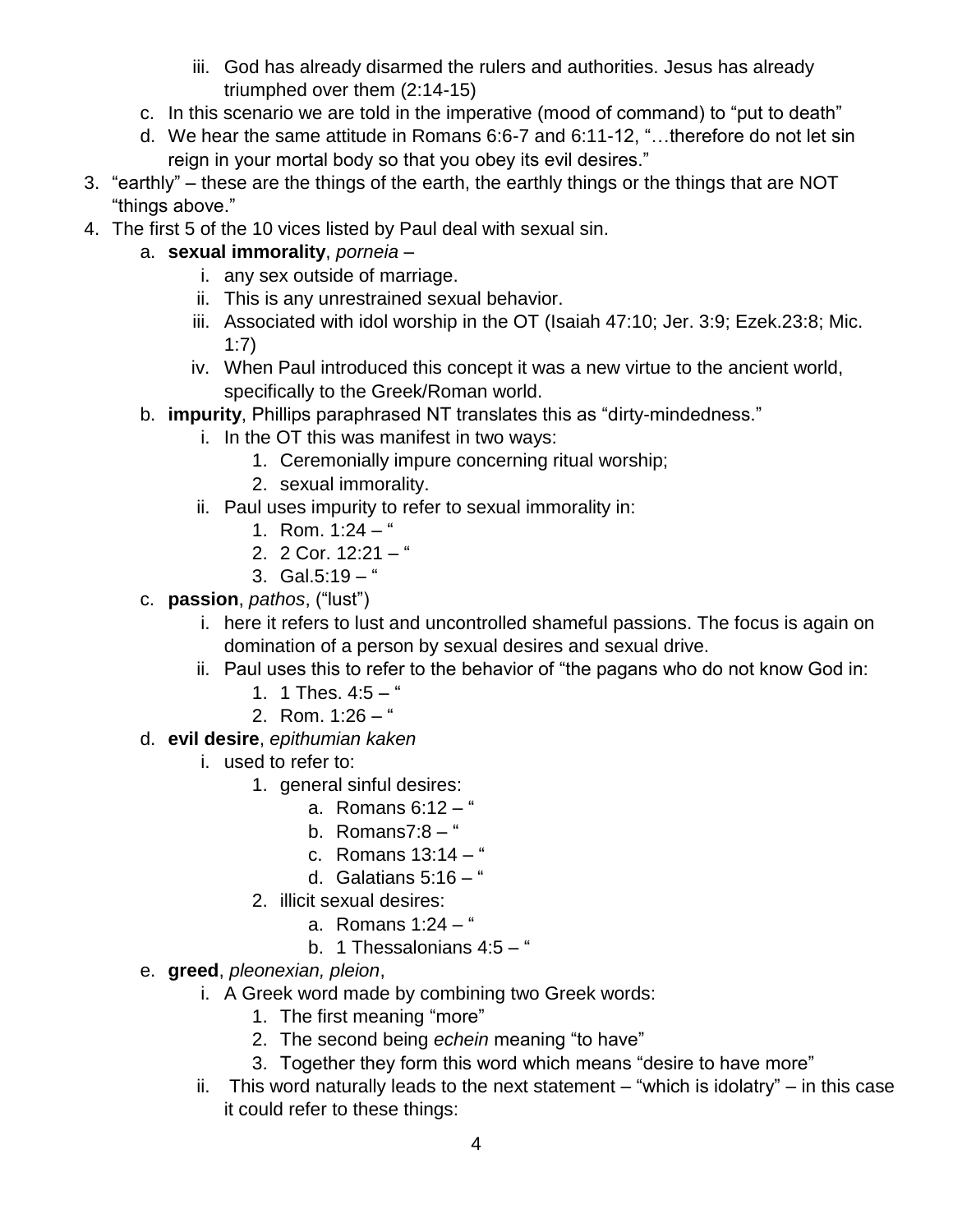- 1. The desire to have more spiritual insight and more revelation than what the Lord gave. Thus, in context, mysticism is idolatry.
- 2. Or, if it stays with the theme of sexual sin, to want more sex in illicit ways is idolatry.
- 5. "which is idolatry"
	- a. Anything that interferes with our relationship with God, his Spirit, the life and it's source of power "is idolatry" because it gets in the way of allowing God's nature and our new life to flow, grow and show.
- 6. The lists of vices:
	- a. This first list of five vices ends with a description of these five vices as being identified with "idolatry"
	- b. The second list of six vices seen below also ends with a description of the list of vices. These are identified as sins "from your lips" or "from your mouth.

# 3:6 – "**On account of these the wrath of God is coming**."

- 1. "On account of these"
- 2. "the wrath of God" this was an OT concept Zeph. 1:14-15
- 3. "is coming"  $$ 
	- a. Paul spoke of the wrath of God being revealed in time or in his own day as in Romans 1:18-32, "The wrath of God IS being revealed from heaven….."
	- b. Paul also spoke of the wrath of God being revealed at the end of time at the final judgment as in Romans 2:5 – "because of your stubbornness and your unrepentant heart, you are storing up wrath against yourself for the day of God's wrath, when his righteous judgment will be revealed."
	- c. Eschatological Wrath in:
		- i. Romans 5:9 "Since we have now been justified by his blood, how much more shall we be saved from God's wrath through him!"
		- ii. 1 Thessalonians  $1:10 -$  "...and to wait for his Son from heaven, whom he raised from the dead—Jesus, who rescues us from the coming wrath."
		- iii. Romans 2:7-8
- 4. In light of Paul having just spoken about the day Christ's glory is revealed it is fitting that Paul is talking about the pouring out of God's wrath in the final judgment.

# 3:7 – "**In these you too once walked, when you were living in them**."

"once walked" – the old practices and old nature

"when you were living in them." – the old life and life source

- the once/now contrast as seen in Colossians 1:21; 1:22; 2:13 is presented as in Eph.4 – See stages of revisionism from Ephesians

Paul's focus here is to compare their NEW life to their OLD life which has died in Christ This means they need to live in the NEW way and "put to death" the OLD ways.

#### 3:8 – "**But now you must put them all away: anger, wrath, malice, slander, and obscene talk from your mouth**."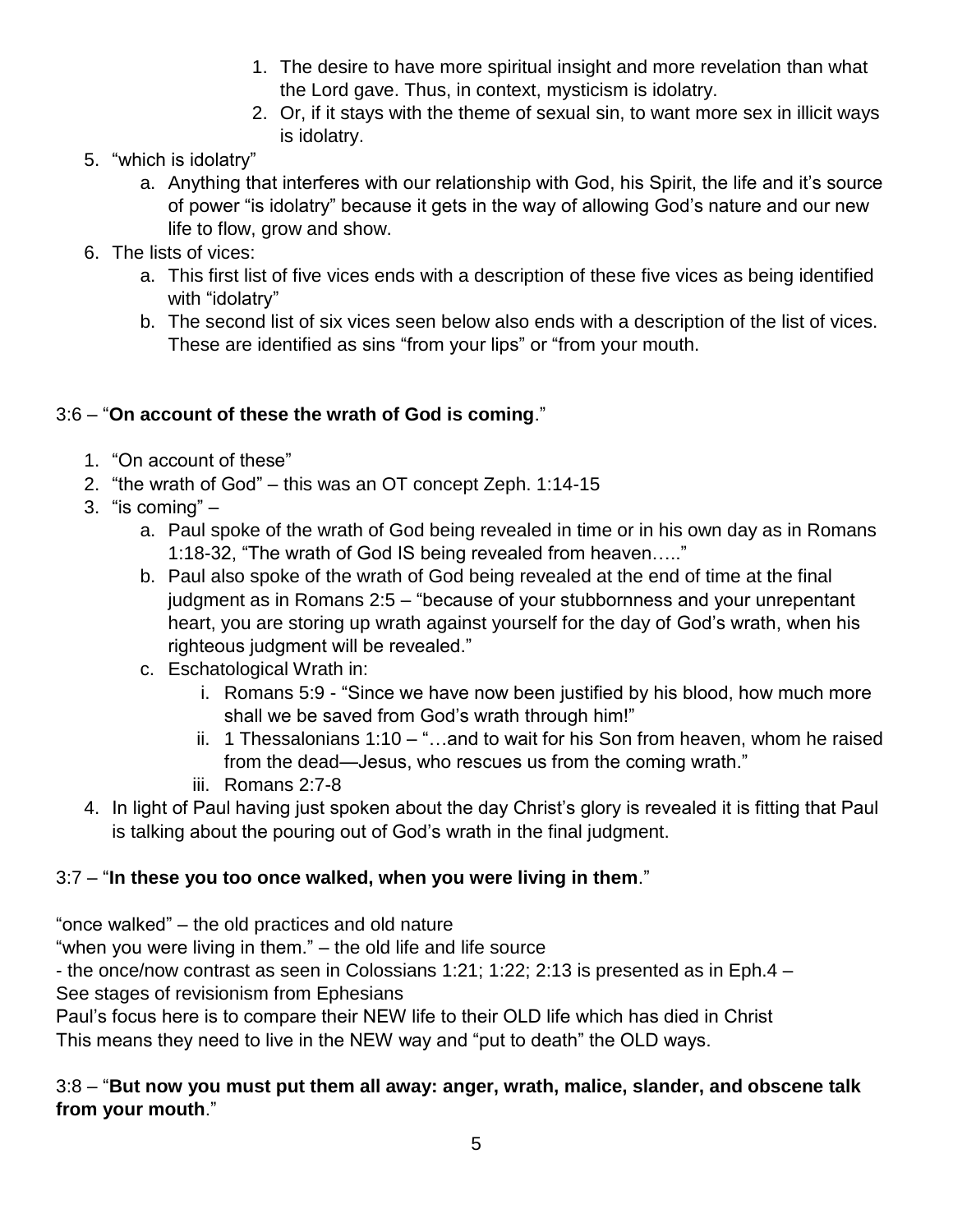- 1. "you must put them all away" apothesthe means "to get rid of" and can be used to mean putting away or taking off clothes. This word, apothesthe, is used with the contrasting verb enduo to mean "to put on" in:
	- a. Romans 13:12-14, "So let us put aside the deeds of darkness and put on the armor of light… not in carousing and drunkenness, not in sexual immorality and debauchery, not in dissension and jealousy. Rather, clothe yourselves with the Lord Jesus Christ, and do not think about how to gratify the desires of the flesh.
	- b. Eph. 4:22-25 "You were taught, with regard to your former way of life, to put off your old self, which is being corrupted by its deceitful desires; to be made new in the attitude of your minds; and to put on the new self, created to be like God in true righteousness and holiness. Therefore each of you must put off falsehood and speak truthfully to your neighbor, for we are all members of one body."
		- i. this second list uses the word ta panta translated "all"
		- ii. imperative mood, the mood of command
- 2. These next five vices focus on our relationship with others in society, family, church, etc. The phrase "from your mouth" is interpreted in two basic ways:
	- a. Applying to two sins of the mouth: slander and obscene talk
	- b. Applying to the entire list.
	- c. This means this is a list of sins or manifestations of the sin nature through the mouth: anger, wrath, malice, slander, obscene talk.
	- d. It appears that "from your mouth" modifies this entire list.
- 3. The writing of James in James 3:1-6 focuses on the sins of the mouth manifesting the inner sin nature.
	- a. Anger- *orge* emotions of hatred, focused on the inner man
	- b. Wrath *thumos* an outburst of passion, focused on the outer action (*orge* and *thumos* or anger and wrath are virtually synonyms in the NT
	- c. Malice *kakia* evil attitude that manifests in evil actions towards others. This is a vicious mind that will manifest in slanderous speech
	- d. slander *blasthemia* is blasphemy against God (Matt. 12:31; Luke 5:21; John 10:33; Rev. 13:1, 5-6) but is slanderous speech when spoke against others (Matt. 15:19; Mark 7:22; Eph. 4:31; 1 Tim. 6:4). Of course, James says that to speak against men is to speak against God himself in James 3:9.
	- e. obscene talk *aischrologia* similar to Ephesians 5;4 where the word *aischrotes*, "obscenity", is used. But, this would seem to be obscenity in the form of abusive language towards people. Thus, language that breaks unity and prevents peace in society, family and the community of believers.

## 3:9 – "**Do not lie to one another, seeing that you have put off the old self with its practices**"

a. do not lie – this is the opposite of truth. Since we are a people of Truth there is no place for lying or deception in our new behavior or language. In Romans 1:25 "lie" contrasts with "truth" and in that context "truth" is reality and the "lie" is a false reality, false philosophy, false god, false religion:

"They exchanged the truth about God for a lie, and worshiped and served created things rather than the Creator—who is forever praised. Amen." – Romans 1:25

- b. "you have put off the old man"
- c. "with its practices"